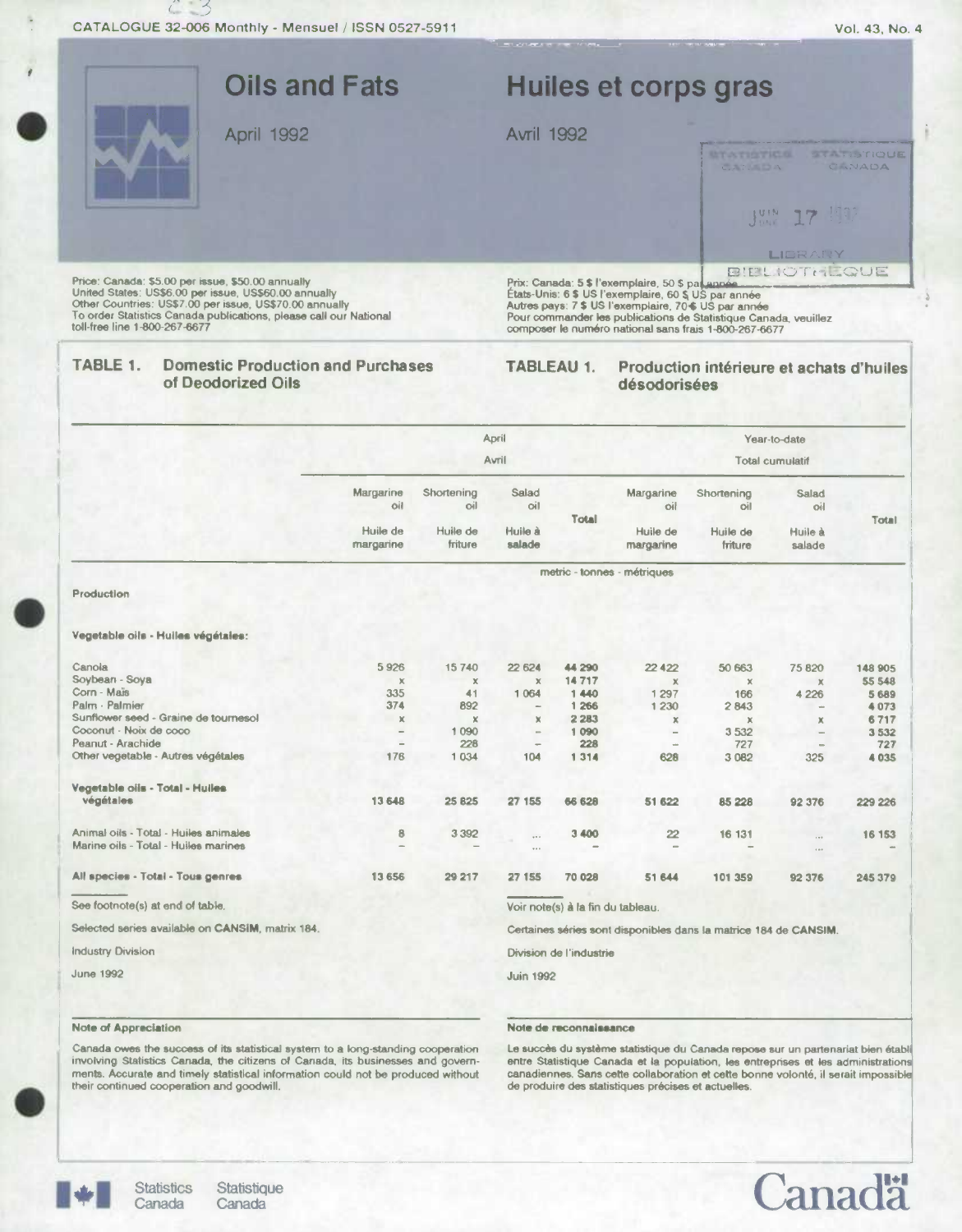#### **Domestic Production and Purchases of** TABLE 1. **Deodorized Oils - Concluded**

### Production intérieure et achats d'huiles **TABLEAU 1.** désodorisées - fin

|                                                                                     | April<br>Avril        |                              |                          |                |                             | Year-to-date        |                              |                |  |
|-------------------------------------------------------------------------------------|-----------------------|------------------------------|--------------------------|----------------|-----------------------------|---------------------|------------------------------|----------------|--|
|                                                                                     |                       |                              |                          |                | <b>Total cumulatif</b>      |                     |                              |                |  |
|                                                                                     | Margarine<br>oil      | Shortening<br>oil            | Salad<br>oil             | Total          | Margarine<br>oil            | Shortening<br>oil   | Salad<br>oil                 | Total          |  |
|                                                                                     | Huile de<br>margarine | Huile de<br>friture          |                          |                | Huile de<br>margarine       | Huile de<br>friture | Huile à<br>salade            |                |  |
|                                                                                     |                       |                              |                          |                | metric - tonnes - métriques |                     |                              |                |  |
| Purchases of Canadian deodorized<br>oils - Achats d'huiles désodorisées<br>canadien |                       |                              |                          |                |                             |                     |                              |                |  |
| Vegetable oils - Hulles végétales:                                                  |                       |                              |                          |                |                             |                     |                              |                |  |
| Canola                                                                              | 2633                  | $\mathbf x$                  | x                        | 8 548          | 9627                        | $\mathbf x$         | $\mathbf x$                  | 31 541         |  |
| Soybean - Soya                                                                      | $\times$              | 496                          | $\mathbf x$              | 3 635          | $\times$                    | 2 1 8 5             | x                            | 14 4 6 6       |  |
| Corn - Mais                                                                         | 65                    | $\overline{\phantom{a}}$     | $\equiv$                 | 65             | 207                         |                     |                              | 207            |  |
| Palm - Palmier                                                                      | $\overline{7}$        | en.                          | $\overline{\phantom{a}}$ | $\overline{z}$ | ×                           |                     | $\qquad \qquad \blacksquare$ | x              |  |
| Other vegetable - Autres végétales                                                  | $\mathbf x$           | $\overline{\phantom{0}}$     | 46                       | x              | $\mathbb X$                 | ×                   | x                            | $\mathbf{x}$   |  |
| Vegetable oils - Total - Hulles                                                     |                       |                              |                          |                |                             |                     |                              |                |  |
| végétaies                                                                           | 6749                  | $\mathbb X$                  | 4 276                    | x              | $\mathbb X$                 | $\mathbb X$         | 15 608                       | $\mathbb X$    |  |
| Animal oils - Total - Huiles animales                                               |                       | ×                            | 1.11                     | x              | $\mathbb X$                 | $\mathbf x$         |                              | $\pmb{\times}$ |  |
| Marine oils - Total - Huiles marines                                                |                       | $\qquad \qquad \blacksquare$ | $\sim$ 0.00              | -              |                             |                     | $\cdots$                     |                |  |
| All species - Total - Tous genres                                                   | 6749                  | 3 0 5 8                      | 4 276                    | 14 083         | 25 873                      | 11975               | 15 608                       | 53 456         |  |

revised figures. F.

nil or zero.

figures not appropriate or not applicable.

confidential, suppressed to meet the requirements of the Statistics Act.

This survey is funded by the "Canadian Oilseed Processors Association".

## **Survey Coverage**

This survey is a monthly mail-out survey with telephone follow-up, conducted on a calendar year basis. The universe is based on the latest Survey of Manufactures. The survey is intended to cover 100% of the production of deodorized oils. The coverage for "purchases of Canadian deodorized oils" shown in Table 1 is not 100% but represents only the purchases of the reporting establishments. The coverage for Tables 2, 3 and 4 is intended to be 100%.

This report reflects the activity of respondent firms operating in Note: 1992. The list of respondents is published annually in December.

For further information, contact:

Peter Zylstra, Industry Division, **Statistics Canada** Ottawa, Ontario. **K1A0T6** (613) 951-3511

nombres rectifiés. r.

néant ou zéro.

n'ayant pas lieu de figurer.

confidentiel, supprimé en vertu des dispositions de la Loi sur la statistique. ¥

Cette enquête est subventionnée par "Canadian Oilseed Processors Association".

## **Champs d'observation**

Il s'agit d'une enquête postale mensuelle avec suivi téléphonique, qui est menée suivant le calendrier civil. L'univers est basé sur la derniere enquête annuelle des manufactures. L'enquête doit couvrir la totalité de la production des huiles désodorisées. Le champ d'observation pour "les achats d'huiles désodorisées canadiennes" qui apparaît au tableau 1 n'est pas à 100% car il ne représente que les établissements répondants. Le champ d'observation pour les tableaux 2, 3 et 4 devrait aussi être couvert en totalité.

Cette publication reflète l'activité des compagnies répondantes Nota: qui opèrent en 1992. La liste des répondants est publiée annuellement dans la publication de décembre.

Pour de plus amples renseignements, communiquer avec:

Peter Zylstra, Division de l'industrie, Statistique Canada Ottawa, Ontario. **K1A 0T6** (613) 951-3511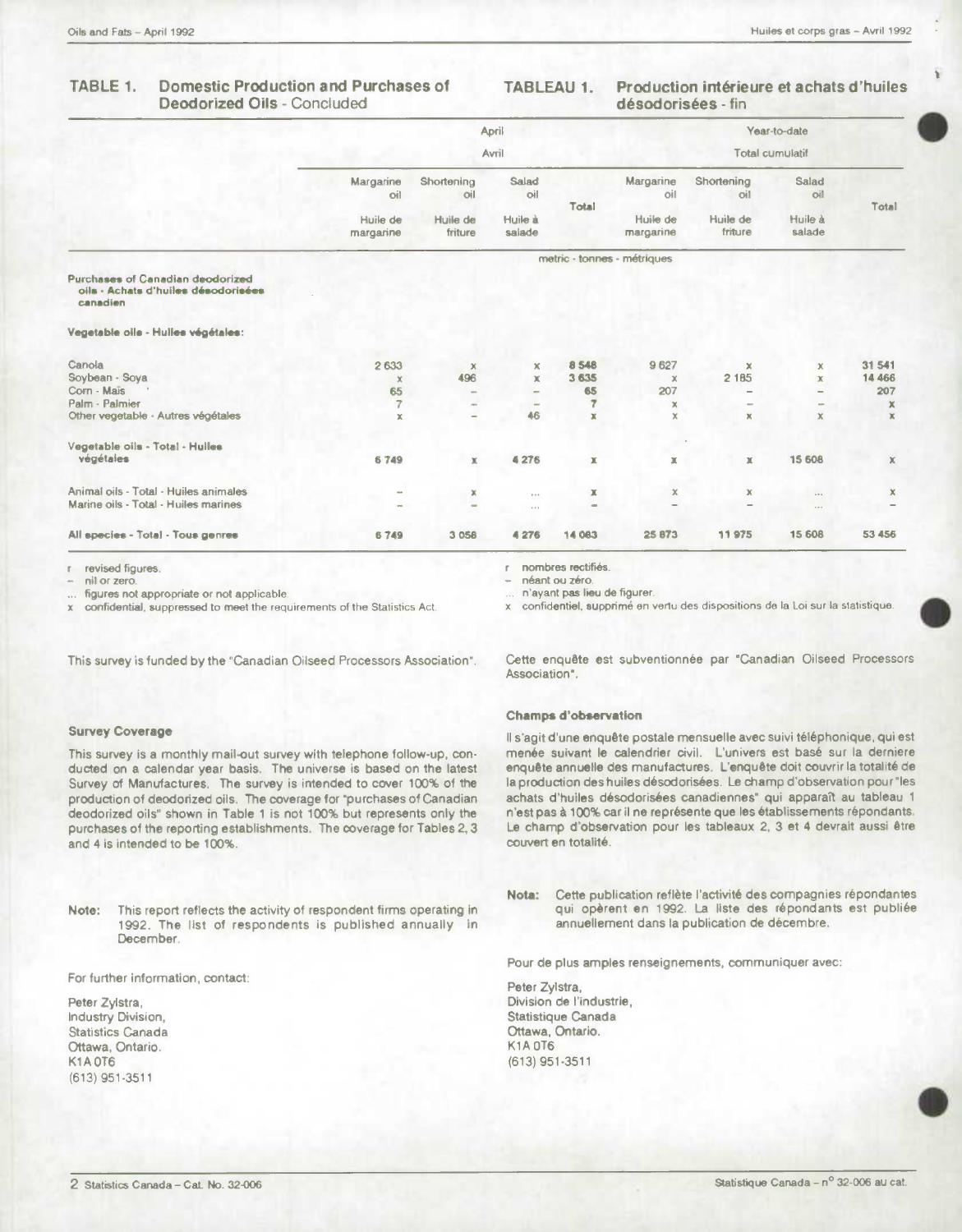## **TABLE 2. Manufacturers' Sales and Stocks of Deodorized Oils in Bulk**

## **TABLEAU 2. Ventes et stocks des tabricants d'huiles désodorisées en vrac**

| TABLE 2.                                                                                       | <b>Manufacturers' Sales and Stocks of</b><br><b>Deodorized Oils in Bulk</b> |                       | Ventes et stocks des fabricants d'huiles<br>TABLEAU 2.<br>désodorisées en vrac |                             |                       |                     |                   |
|------------------------------------------------------------------------------------------------|-----------------------------------------------------------------------------|-----------------------|--------------------------------------------------------------------------------|-----------------------------|-----------------------|---------------------|-------------------|
|                                                                                                |                                                                             |                       | April                                                                          |                             |                       | Year-to-date        |                   |
|                                                                                                |                                                                             |                       | Avril                                                                          |                             |                       | Total cumulatif     |                   |
|                                                                                                |                                                                             | Margarine<br>oil      | Shortening<br>oil                                                              | Salad<br>oil                | Margarine<br>oil      | Shortening<br>O(1)  | Salad<br>oil      |
|                                                                                                |                                                                             | Huile de<br>margarine | Huile de<br>friture                                                            | Huile à<br>salade           | Huile de<br>margarine | Huile de<br>friture | Huile à<br>salade |
|                                                                                                |                                                                             |                       |                                                                                | metric - tonnes - métriques |                       |                     |                   |
| Sales - Ventes                                                                                 |                                                                             |                       |                                                                                |                             |                       |                     |                   |
| To packagers or bottlers <sup>1</sup> - Aux<br>empaqueteurs ou aux embouteilleurs <sup>1</sup> |                                                                             | 8712                  | 5935                                                                           | 16 317                      | 30 746                | 21 5 53             | 54 201            |
| To others - A d'autres                                                                         |                                                                             |                       | 14 303                                                                         | 6 2 4 5                     | $\sim$                | 48 032              | 20 320            |
| Bulk sales - Total - Ventes en vrac                                                            |                                                                             | 8712                  | 20 238                                                                         | 22 5 62                     | 30746                 | 69 585              | 74 521            |
| Total stocks - Total des stocks                                                                |                                                                             | 574                   | 683                                                                            | 993                         | 1000                  | 0.00                |                   |
|                                                                                                |                                                                             |                       |                                                                                |                             |                       |                     |                   |

 $\overline{\mathbb{1}}$ 

figures not appropriate or not applicable. ... nayant pas lieu de figurer. - nil or zero. - néant **041** zero.

Not additive to packaged sales in table 3.<br>
figures not appropriate or not applicable.<br>
nil or zero.<br>  $\begin{array}{r} 1 \quad \text{Non additif avec less ventes en paquest du tableau 3.} \\ \dots \quad \text{n'ayant pas lieu de figurer.} \\ \text{n'hat ou zéro.} \end{array}$ 

# **TABLE 3. Manufacturers' Sales and Stocks of Margarine, Shortening' and Salad Oil**

## **TABLEAU 3. Margarine, graisse préparée' et huile à salade, ventes et stocks des fabricants en paquets**

|                                                         |           | April               |                             |           | Year-to-date        |                   |
|---------------------------------------------------------|-----------|---------------------|-----------------------------|-----------|---------------------|-------------------|
|                                                         |           | Avril               | Total cumulatif             |           |                     |                   |
|                                                         | Margarine | Shortening          | Salad<br>oil                | Margarine | Shortening          | Salad<br>oil      |
|                                                         |           | Graisse<br>préparée | Huile à<br>salade           |           | Graisse<br>préparée | Huile à<br>salade |
|                                                         |           |                     | metric - tonnes - métriques |           |                     |                   |
| Sales - Ventes                                          |           |                     |                             |           |                     |                   |
| Retail - Détail                                         | 11 530    | 1 349               | x                           | 45 261    | 5 6 3 8             | x                 |
| Commercial and industrial - Commercial<br>et industriel | 1588      | 8415                | $\mathbb{X}$                | 7 180     | 30 241              | $\mathbb X$       |
| Total stocks - Total des stocks                         | 10871     | 7685                | 3 679                       | $\cdots$  | $\alpha + \alpha$   | $0.04 - 0.00$     |

Including baking and frying oils and fats.<br>figures not appropriate or not applicable.<br>confidential, suppressed to meet the requirements of the Statisitcs Act.

Y compris les huiles et graisses de cuisson.<br>n'ayant pas lieu de figurer.

x confidentiel, supprimé en vertu des dispositions de la Loi sur la statistique.